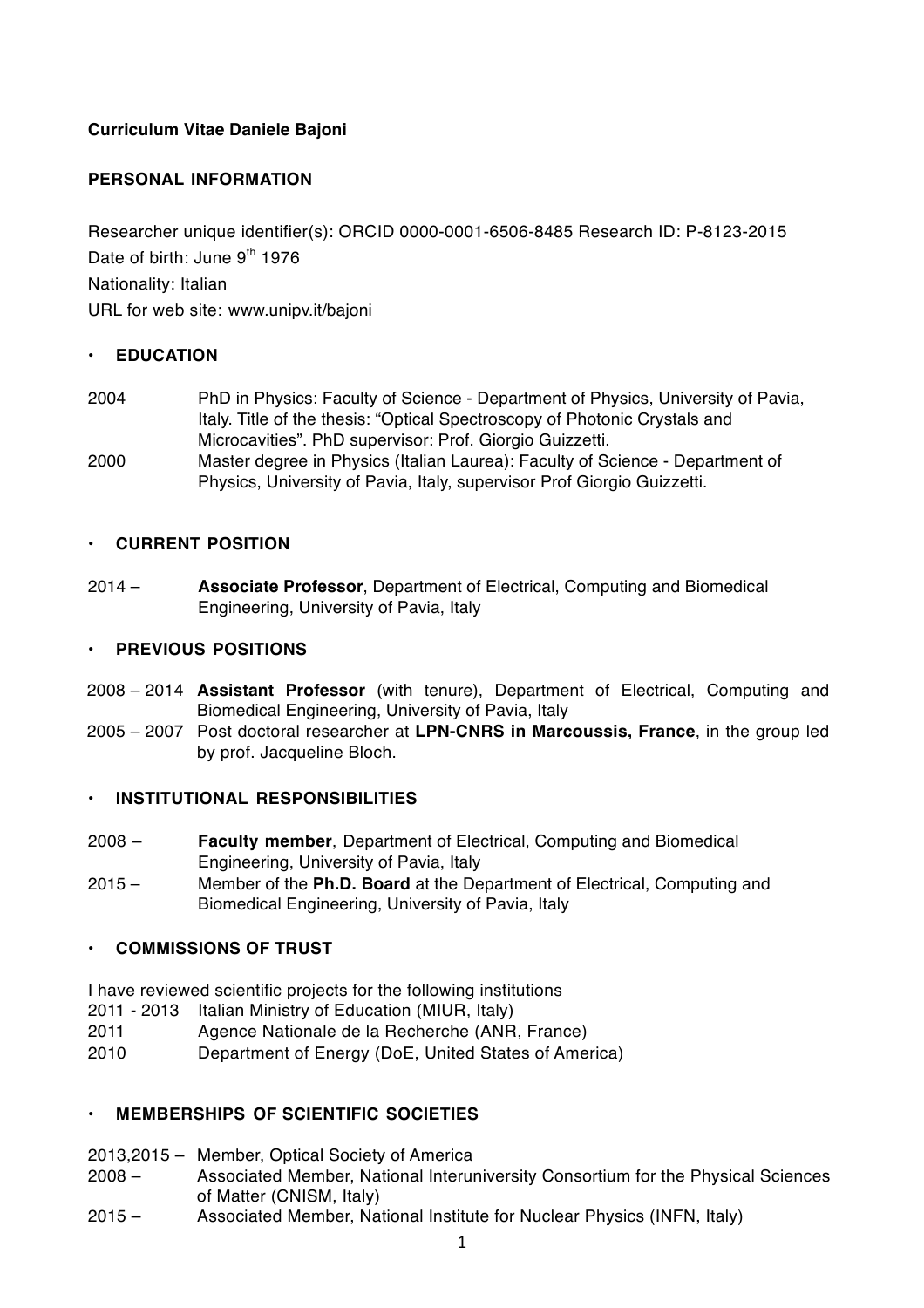# • **SUPERVISION OF GRADUATE STUDENTS AND POSTDOCTORAL FELLOWS**

2008 – 2015 I took part in the supervision of 1 post-doc/ 4 PhD students/1 Master student, Department of Electrical, Computing and Biomedical Engineering and the Department of Physics, University of Pavia, Italy

# • **TEACHING ACTIVITIES**

- 2015 Engineering Department, Università degli Studi di Pavia, Italy. Professor of "General Physics II" (Electromagnetism), course for undergraduate students.
- 2012 Engineering Department, Università degli Studi di Pavia, Italy. Professor of "Semiconductor Device Physics", course for master students.
- 2008–2015 Engineering Department, Università degli Studi di Pavia, Italy. Professor of "General Physics I" (Mechanics and Thermodynamics), course for undergraduate students.
- 2000–2001 Engineering Department, Università degli Studi di Bergamo, Italy. Assistant of "General Physics II" (Electromagnetism), course for undergraduate students.

# • **SCIENTIFIC OUTPUT**

Number of publications: 88 Number of publications without PhD supervisor: 65 Number of publications with last authorship: 24 Number of publications with first authorship: 15 **Citations** 

| Google Scholar:     | 1540 |
|---------------------|------|
| Scopus:             | 1067 |
| ISI Web of Science: | 1041 |

H-factor

Google Scholar: 23 Scopus: 20 ISI Web of Science: 19

According to Thomson Reuters' Web of Science, two of my papers ([Grassani2015] and [BajoniPRL2008a] in section c below) have received enough citations to place them in the top 1% of their academic field based on a highly cited threshold for the field and publication year.

# • **MAJOR COLLABORATIONS**

**Jacqueline Bloch** Laboratoire de Photonique et Nanostructures – CNRS, Marcoussis, France **Dirk Englund** Department of Electrical Engineering and Computer Science, Massachusetts Institute of Technology

**Christophe Galland** Ecole Polytechnique Fédérale de Lausanne, 1015 Lausanne, Switzerland **Matteo Galli** Department of Physics, University of Pavia, Italy

**Marco Liscidini** Department of Physics, University of Pavia, Italy

**Chiara Macchiavello** Department of Physics, University of Pavia, Italy and National Institute of Nuclear Physics (INFN Italy)

**Oreste Nicrosini** National Institute of Nuclear Physics (INFN Italy)

**John Sipe** Department of Physics and Institute for Optical Sciences, University of Toronto, Ontario, Canada

**Isabelle Sagnes** Laboratoire de Photonique et Nanostructures – CNRS, Marcoussis, France **Marc Sorel** School of Engineering, University of Glasgow, UK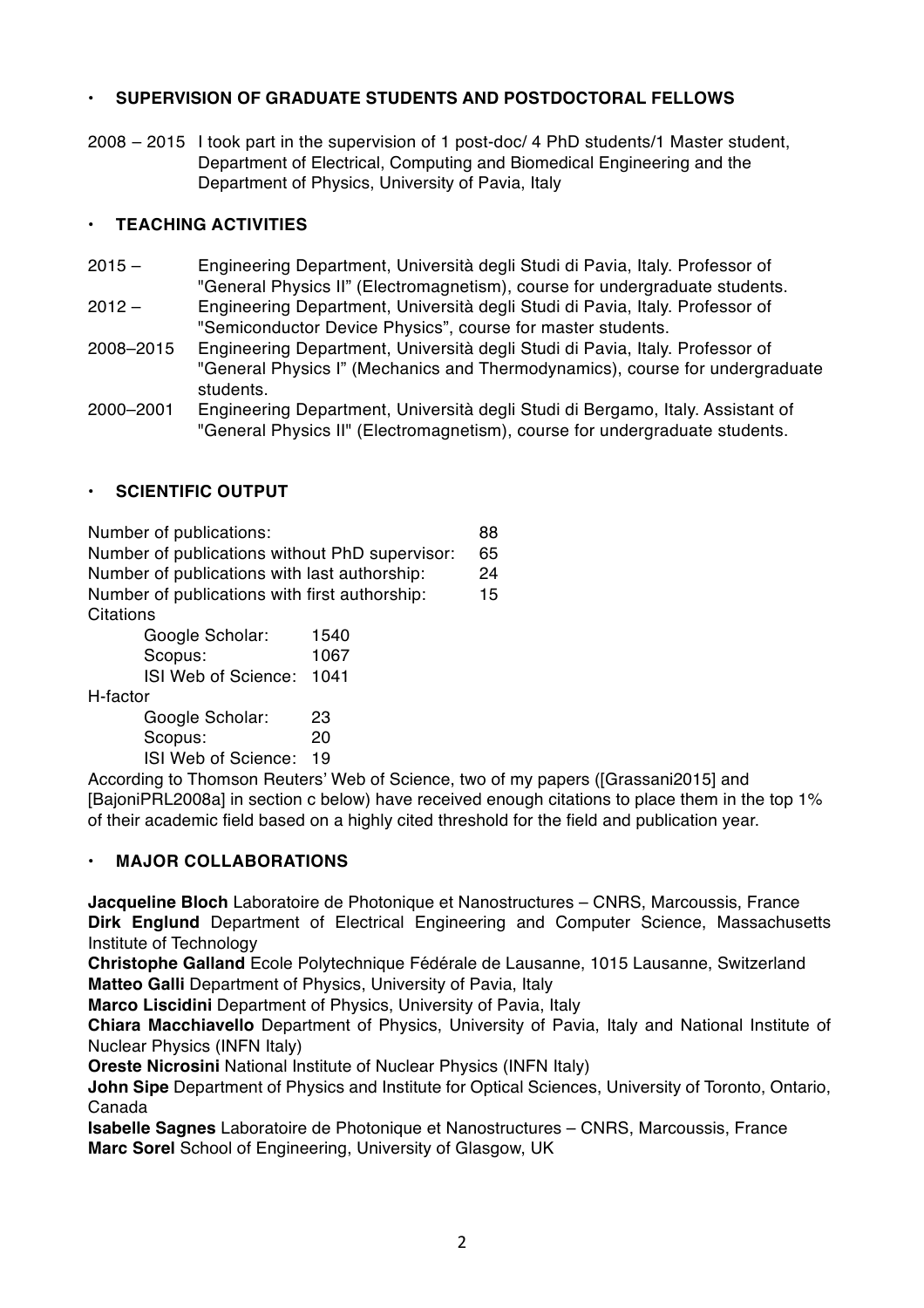### **Early achievements track-record**

During my PhD my main research interest have been the spectroscopic characterization of photonic crystal structures, and during this time I learned a lot of the basic concepts of integrated photonics, and especially experimental physics. I perfected the skills needed to successfully **build** from scratch **photonic experiments**, skills that proved very useful in my later activities in experimental optics.

After my PhD, I spent three years as a **post-doc** in the group of Jacqueline Bloch at the Laboratoire de Photonique et Nanostructures in **France**. The theme of the post doc concerned the emerging field of exciton polariton physics. I achieved many important results, including significant milestones in the field of *polaritonics*. Exciton polaritons are fascinating states that can form in a semiconductor cavity, and are hybrid waves part light, and part matter. In my research I demonstrated that confinement can greatly increase polariton interactions and showed **polariton lasing** in micropillar cavities [Bajoni2008PRLa]. I also worked toward the applicability of polariton devices, and showed for the first time the *electrical injection* of polaritons [Bajoni2008PRB] and demonstrated that polariton diodes have very strong bistability [Bajoni2008PRLb].

In 2008 I became tenured at the Department of Electrical, Computing and Biomedical Engineering and the Department of Physics, University of Pavia, Italy. I started at the University of Pavia **my own research group,** building a **new research activity** in experimental quantum optics. I successfully applied my competences in polariton physics and decided to work on the idea to exploit waveguiding structures to further amplify their strong nonlinearities [Liscidini2011]. The ultimate confinement in dielectric media is obtained in photonics crystal cavities, and we successfully worked toward the goal of getting strong light-matter coupling in such a cavity. This resulted in a polariton laser with threshold power in the nW range, which remains to date *the lowest reported threshold* for a polariton lasing device [Azzini2011]. My results on polariton physics are widely recognized and I have been asked to write a **review paper on invitation** on these topics [Bajoni2012].

The problem with polariton devices is that they generally need very low temperatures  $(\sim 10K)$  to work, limiting their applicability. Besides, I have always been convinced of the groundbreaking potentialities of producing entanglement in semiconductor devices, and the strong light-matter interactions in polariton systems make the generation of entanglement very difficult because of the presence of thermal noise sources. I therefore decided to move the research effort of my group toward **silicon integrated photonics**, which seemed to me to hold a much greater potential for quantum optics. Silicon has in fact a reasonably strong  $\chi$ <sup>(3)</sup> nonlinearity, silicon photonic devices work at room temperature, and can be produced in standardized industrial processes, all properties I viewed as promising toward applications. We started investigating several ways to enhance silicon nonlinear processes using resonant integrated structures, including **ring resonators** [Azzini2012OL] and photonics crystal cavities [Azzini2013]. We found ring resonators to be solid and reliable structures for the generation of nonclassical states of light, and demonstrated emission of **photon pairs** from silicon rings [Azzini2012OE], a result that has taken my group at the forefront of research in silicon integrated sources of quantum states of light, and earned us several invited talks, including an **invited talk** at the **CLEO** conference in San Jose in 2013. Our most **prominent recent achievement** is surely the demonstration that the **photon pairs** emitted by ring resonators are indeed **entangled** [Grassani2015], reaching the longstanding goal of a source of entangled photons which is microscopic, bright and integrated on a silicon chip. This recent result was featured by 35 different media outlets with an estimated audience of over 26 million.

To finance the research activities of my group I have successfully applied for several grants: I have been **principal investigator** of the project from the National Interuniversity Consortium for the Physical Sciences of Matter (CNISM) "Photonic crystal polaritons for entangled photon generation" (36 month project, total financing about 250 keuros, national call for project with only 2 project financed over about 100 applications); I have been the **principal investigator** of the Alma Mater Ticinensis foundation project "Semiconductor devices for entangled photon pair generation" (24 month project, total financing 70 keuros); I have been been the **principal investigator** of the Italian Ministry of Research FIRB project "Nonlinear and quantum optics in photonics nano structures" (36 month project, total financing about 360 keuros). Several young researchers have been trained as PhDs or Post-docs in the framework of these activities.